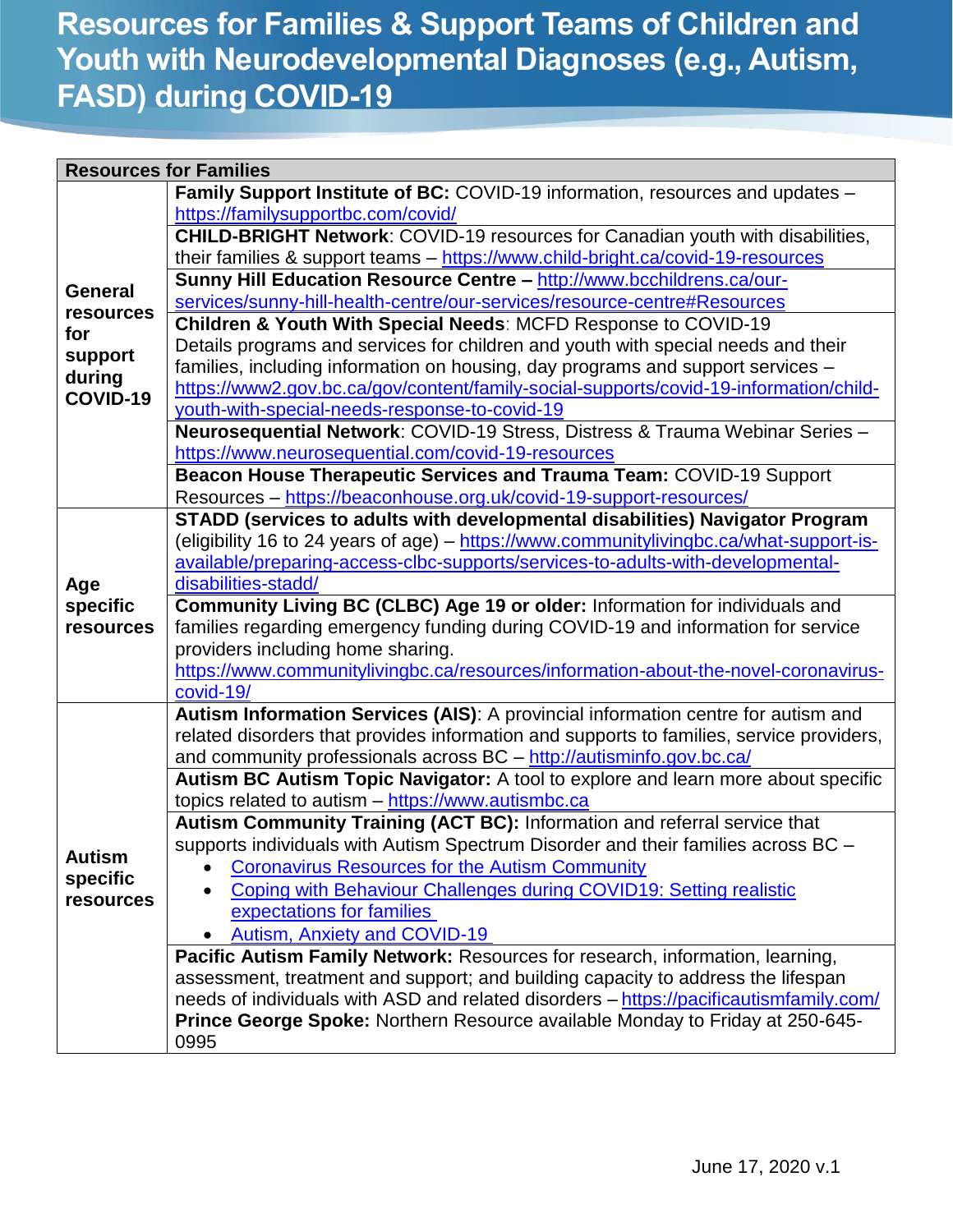## **Resources for Families & Support Teams of Children and Youth with Neurodevelopmental Diagnoses (e.g., Autism, FASD) during COVID-19**

|               | Autism Canada: Resources to assist learning about and understanding autism                                                                                                                                                                     |
|---------------|------------------------------------------------------------------------------------------------------------------------------------------------------------------------------------------------------------------------------------------------|
|               | spectrum disorders -                                                                                                                                                                                                                           |
|               | https://autismcanada.org/resources/                                                                                                                                                                                                            |
|               | AIDE (Autism and Intellectual Disabilities Knowledge Exchange Network): An                                                                                                                                                                     |
| <b>Autism</b> | initiative funded by the Public Health Agency of Canada focused on offering                                                                                                                                                                    |
| specific      | information and support to neuro-intellectually diverse individuals and their families                                                                                                                                                         |
| resources     | and caregivers - https://aidecanada.ca/                                                                                                                                                                                                        |
|               |                                                                                                                                                                                                                                                |
|               | Parentbooks: A comprehensive list of resources available for purchase including                                                                                                                                                                |
|               | books and videos - http://www.parentbooks.ca/Autism_Spectrum_Disorders.html                                                                                                                                                                    |
|               | Autism Speaks: Free toolkits/guides on subjects including advocacy, challenging                                                                                                                                                                |
|               | behaviours and sleep - https://www.autismspeaks.ca/                                                                                                                                                                                            |
|               | (POPFASD) Provincial Outreach Program for Fetal Alcohol Spectrum Disorder:                                                                                                                                                                     |
|               | https://www.fasdoutreach.ca/                                                                                                                                                                                                                   |
|               | <b>POPFASD:</b> Guidance around Schedules and Routines during COVID-19                                                                                                                                                                         |
|               | https://www.fasdoutreach.ca/resources/all/0-9/8-keys-at-home-structure<br>$\bullet$                                                                                                                                                            |
|               | https://www.fasdoutreach.ca/resources/all/0-9/8-keys-at-home-routine                                                                                                                                                                           |
|               | https://www.lynnekenney.com/keeping-routines-schedules-and-structure-at-                                                                                                                                                                       |
|               | home/                                                                                                                                                                                                                                          |
|               | FASD Waterloo Region: This site offers strategies, tips and community supports for                                                                                                                                                             |
|               | families. Included are resources for educators and other professionals that can be                                                                                                                                                             |
|               | used when supporting children and youth diagnosed with FASD.                                                                                                                                                                                   |
|               | https://www.fasdwaterlooregion.ca/news/2020/resources-for-individuals-with-                                                                                                                                                                    |
|               | fasd-during-the-covid-19-pandemic                                                                                                                                                                                                              |
|               | Parenting Indigenous Children with FASD: Guide to culture for non-Indigenous                                                                                                                                                                   |
| <b>FASD</b>   | caregivers - https://www.fasdinfotsaf.ca/wp-                                                                                                                                                                                                   |
| specific      | content/uploads/2019/07/FASD_Indigenous_Final_July2019.pdf                                                                                                                                                                                     |
| resources     | CanFASD Canada FASD Research Network: Foundations in FASD Level 1- basic                                                                                                                                                                       |
|               | training course intended for everyone that will come into contact with individuals with                                                                                                                                                        |
|               | FASD including all sectors of work, families, individuals with FASD, spouses, and                                                                                                                                                              |
|               | the general public - https://estore.canfasd.ca/foundations-in-fasd                                                                                                                                                                             |
|               | Asante Centre: Leader in the fields of FASD and other neurodevelopmental                                                                                                                                                                       |
|               | conditions that provides services and supports to individuals and their families                                                                                                                                                               |
|               | across BCFASD - https://www.asantecentre.org/education-and-resources                                                                                                                                                                           |
|               | Canada FASD Research Network: "I am a Caregiver" resource guide is for those                                                                                                                                                                   |
|               | providing care to a person with FASD. This guide was developed to provide                                                                                                                                                                      |
|               | caregivers access to important information and resources relating to providing care                                                                                                                                                            |
|               | for children and adults with FASD - https://canfasd.ca/wp-                                                                                                                                                                                     |
|               | content/uploads/2018/03/Caregiver-Resource-Guide-FASD-March-2018.pdf                                                                                                                                                                           |
|               |                                                                                                                                                                                                                                                |
|               |                                                                                                                                                                                                                                                |
|               |                                                                                                                                                                                                                                                |
|               | - https://www2.gov.bc.ca/gov/content/health/managing-your-health/child-behaviour-                                                                                                                                                              |
|               | development/special-needs/fetal-alcohol-spectrum-disorder-fasd                                                                                                                                                                                 |
|               | BC Government FASD Assessment and Support Services: Information for<br>families of children and youth with confirmed or suspected FASD, including available<br>assessment services and key worker and parent support options in BC communities |